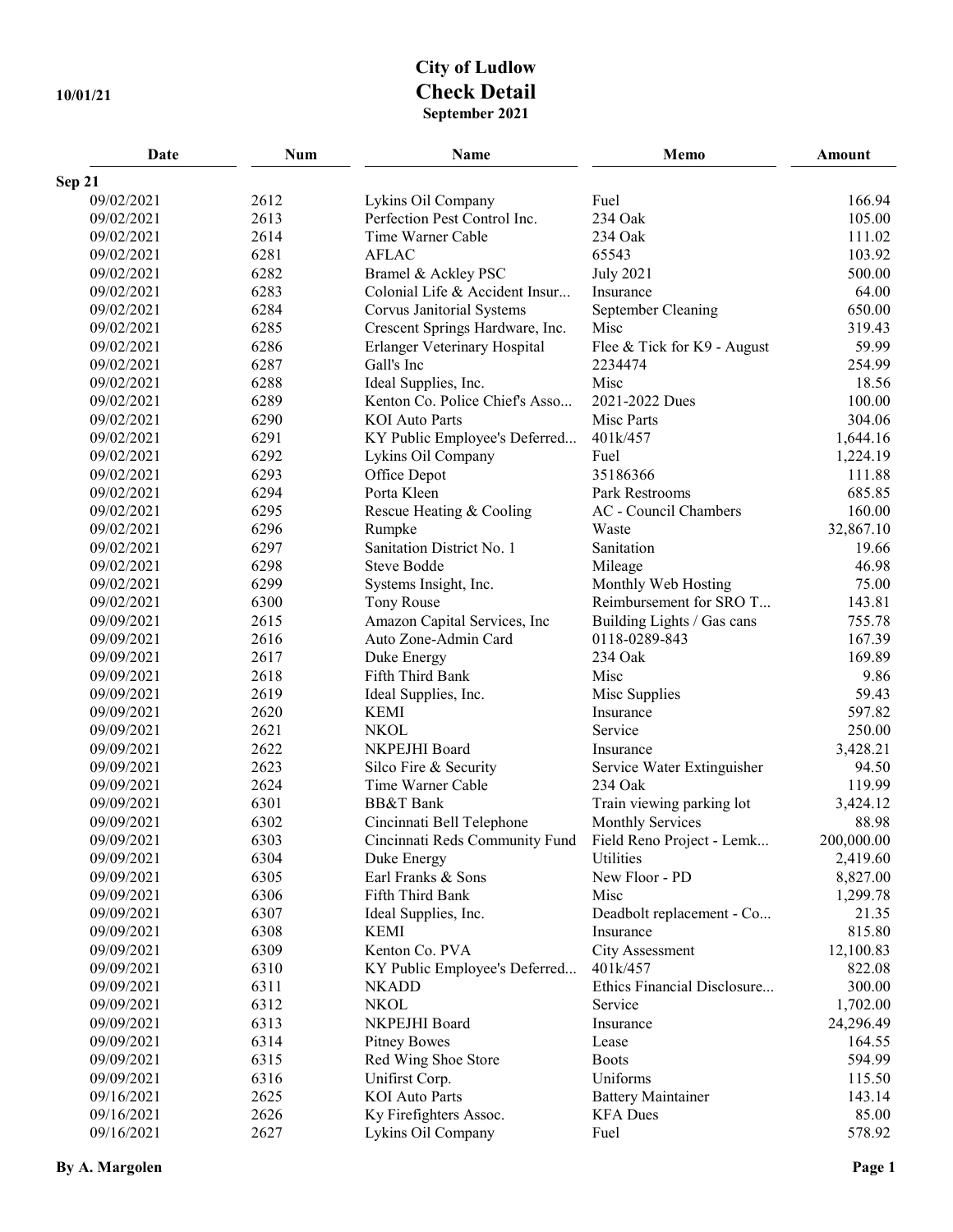## **City of Ludlow 10/01/21 Check Detail September 2021**

| 09/16/2021<br>6317<br><b>Assured Partners Crawford Ins</b><br>12,359.42<br>Insurance<br>6318<br><b>BB&amp;T</b> Bank<br>09/16/2021<br>TAN Loan<br>675.28<br>6319<br><b>Brownells</b><br>Misc<br>117.92<br>09/16/2021<br>6320<br>Comcate<br>CEB Renewal<br>5,387.76<br>09/16/2021<br>6321<br>Duke Energy<br>Utilities<br>190.40<br>09/16/2021<br>59.99<br>6322<br>Erlanger Veterinary Hospital<br>Flee and Tick for K9<br>09/16/2021<br>09/16/2021<br>6323<br>Ideal Supplies, Inc.<br>Water<br>8.98<br>6324<br>Johnny's Car Wash<br>35.00<br>09/16/2021<br>August Wash<br>6325<br>Kenton Co. Clerk<br>Lien release<br>69.00<br>09/16/2021<br>6326<br><b>KOI</b> Auto Parts<br>Brake pads/Rotors<br>196.93<br>09/16/2021<br>6327<br>401k/457<br>822.08<br>09/16/2021<br>KY Public Employee's Deferred<br>6328<br>1,875.24<br>09/16/2021<br>Fuel<br>Lykins Oil Company<br>09/16/2021<br>6329<br>Microsoft Corporation<br>512.00<br><b>Monthly Services</b><br>6330<br><b>PDS</b><br>1,111.81<br>09/16/2021<br>Services<br>09/16/2021<br>6331<br>Purchase Power<br>208.99<br>Postage<br>6332<br>6011-1000-7116-940<br>79.97<br>09/16/2021<br><b>Staples</b><br>6333<br>52.08<br>09/16/2021<br>Thomas Garner<br>Mileage<br>09/23/2021<br>2628<br>Airgas USA, LLC<br>Oxygen Cylinder<br>255.21<br>09/23/2021<br>2629<br><b>EMS</b> Supplies<br>461.57<br><b>Boundtree Medical</b><br>09/23/2021<br>2630<br>Custom Design Benefits, Inc.<br>FSA/HRA Admin Fees<br>8.50<br>09/23/2021<br>2631<br>71.09<br>Dearborn Life Insurance Comp<br>Insurance<br>79.03<br>09/23/2021<br>2632<br>Delta Dental of Kentucky<br>Insurance<br>09/23/2021<br>2633<br>Firstnet<br>124.57<br>EMS Tablets and Squad Ph<br>2634<br><b>Stryker Medical</b><br>200.00<br>09/23/2021<br>4FT Cable<br>09/23/2021<br>2635<br>Phone Lines<br>53.75<br>Univerge Blue<br>49.00<br>09/23/2021<br>6334<br><b>Batoray Wholesale Distributors</b><br>Lithium Battery<br>6335<br>102.93<br>09/23/2021<br>Cincinnati Bell Telephone<br>Service - September 2021<br>6336<br>Colonial Life & Accident Insur<br>64.00<br>09/23/2021<br>Insurance<br>6337<br>Custom Design Benefits, Inc.<br>FSA/HRA Admin Fees<br>77.00<br>09/23/2021<br>09/23/2021<br>6338<br>391.79<br>Dearborn Life Insurance Comp<br>Insurance<br>6339<br>826.18<br>09/23/2021<br>Delta Dental of Kentucky<br>Insurance | Date | <b>Num</b> | Name | Memo | Amount    |
|------------------------------------------------------------------------------------------------------------------------------------------------------------------------------------------------------------------------------------------------------------------------------------------------------------------------------------------------------------------------------------------------------------------------------------------------------------------------------------------------------------------------------------------------------------------------------------------------------------------------------------------------------------------------------------------------------------------------------------------------------------------------------------------------------------------------------------------------------------------------------------------------------------------------------------------------------------------------------------------------------------------------------------------------------------------------------------------------------------------------------------------------------------------------------------------------------------------------------------------------------------------------------------------------------------------------------------------------------------------------------------------------------------------------------------------------------------------------------------------------------------------------------------------------------------------------------------------------------------------------------------------------------------------------------------------------------------------------------------------------------------------------------------------------------------------------------------------------------------------------------------------------------------------------------------------------------------------------------------------------------------------------------------------------------------------------------------------------------------------------------------------------------------------------------------------------------------------------------------------------------------------------------------------------------------------------------------------------|------|------------|------|------|-----------|
|                                                                                                                                                                                                                                                                                                                                                                                                                                                                                                                                                                                                                                                                                                                                                                                                                                                                                                                                                                                                                                                                                                                                                                                                                                                                                                                                                                                                                                                                                                                                                                                                                                                                                                                                                                                                                                                                                                                                                                                                                                                                                                                                                                                                                                                                                                                                                |      |            |      |      |           |
|                                                                                                                                                                                                                                                                                                                                                                                                                                                                                                                                                                                                                                                                                                                                                                                                                                                                                                                                                                                                                                                                                                                                                                                                                                                                                                                                                                                                                                                                                                                                                                                                                                                                                                                                                                                                                                                                                                                                                                                                                                                                                                                                                                                                                                                                                                                                                |      |            |      |      |           |
|                                                                                                                                                                                                                                                                                                                                                                                                                                                                                                                                                                                                                                                                                                                                                                                                                                                                                                                                                                                                                                                                                                                                                                                                                                                                                                                                                                                                                                                                                                                                                                                                                                                                                                                                                                                                                                                                                                                                                                                                                                                                                                                                                                                                                                                                                                                                                |      |            |      |      |           |
|                                                                                                                                                                                                                                                                                                                                                                                                                                                                                                                                                                                                                                                                                                                                                                                                                                                                                                                                                                                                                                                                                                                                                                                                                                                                                                                                                                                                                                                                                                                                                                                                                                                                                                                                                                                                                                                                                                                                                                                                                                                                                                                                                                                                                                                                                                                                                |      |            |      |      |           |
|                                                                                                                                                                                                                                                                                                                                                                                                                                                                                                                                                                                                                                                                                                                                                                                                                                                                                                                                                                                                                                                                                                                                                                                                                                                                                                                                                                                                                                                                                                                                                                                                                                                                                                                                                                                                                                                                                                                                                                                                                                                                                                                                                                                                                                                                                                                                                |      |            |      |      |           |
|                                                                                                                                                                                                                                                                                                                                                                                                                                                                                                                                                                                                                                                                                                                                                                                                                                                                                                                                                                                                                                                                                                                                                                                                                                                                                                                                                                                                                                                                                                                                                                                                                                                                                                                                                                                                                                                                                                                                                                                                                                                                                                                                                                                                                                                                                                                                                |      |            |      |      |           |
|                                                                                                                                                                                                                                                                                                                                                                                                                                                                                                                                                                                                                                                                                                                                                                                                                                                                                                                                                                                                                                                                                                                                                                                                                                                                                                                                                                                                                                                                                                                                                                                                                                                                                                                                                                                                                                                                                                                                                                                                                                                                                                                                                                                                                                                                                                                                                |      |            |      |      |           |
|                                                                                                                                                                                                                                                                                                                                                                                                                                                                                                                                                                                                                                                                                                                                                                                                                                                                                                                                                                                                                                                                                                                                                                                                                                                                                                                                                                                                                                                                                                                                                                                                                                                                                                                                                                                                                                                                                                                                                                                                                                                                                                                                                                                                                                                                                                                                                |      |            |      |      |           |
|                                                                                                                                                                                                                                                                                                                                                                                                                                                                                                                                                                                                                                                                                                                                                                                                                                                                                                                                                                                                                                                                                                                                                                                                                                                                                                                                                                                                                                                                                                                                                                                                                                                                                                                                                                                                                                                                                                                                                                                                                                                                                                                                                                                                                                                                                                                                                |      |            |      |      |           |
|                                                                                                                                                                                                                                                                                                                                                                                                                                                                                                                                                                                                                                                                                                                                                                                                                                                                                                                                                                                                                                                                                                                                                                                                                                                                                                                                                                                                                                                                                                                                                                                                                                                                                                                                                                                                                                                                                                                                                                                                                                                                                                                                                                                                                                                                                                                                                |      |            |      |      |           |
|                                                                                                                                                                                                                                                                                                                                                                                                                                                                                                                                                                                                                                                                                                                                                                                                                                                                                                                                                                                                                                                                                                                                                                                                                                                                                                                                                                                                                                                                                                                                                                                                                                                                                                                                                                                                                                                                                                                                                                                                                                                                                                                                                                                                                                                                                                                                                |      |            |      |      |           |
|                                                                                                                                                                                                                                                                                                                                                                                                                                                                                                                                                                                                                                                                                                                                                                                                                                                                                                                                                                                                                                                                                                                                                                                                                                                                                                                                                                                                                                                                                                                                                                                                                                                                                                                                                                                                                                                                                                                                                                                                                                                                                                                                                                                                                                                                                                                                                |      |            |      |      |           |
|                                                                                                                                                                                                                                                                                                                                                                                                                                                                                                                                                                                                                                                                                                                                                                                                                                                                                                                                                                                                                                                                                                                                                                                                                                                                                                                                                                                                                                                                                                                                                                                                                                                                                                                                                                                                                                                                                                                                                                                                                                                                                                                                                                                                                                                                                                                                                |      |            |      |      |           |
|                                                                                                                                                                                                                                                                                                                                                                                                                                                                                                                                                                                                                                                                                                                                                                                                                                                                                                                                                                                                                                                                                                                                                                                                                                                                                                                                                                                                                                                                                                                                                                                                                                                                                                                                                                                                                                                                                                                                                                                                                                                                                                                                                                                                                                                                                                                                                |      |            |      |      |           |
|                                                                                                                                                                                                                                                                                                                                                                                                                                                                                                                                                                                                                                                                                                                                                                                                                                                                                                                                                                                                                                                                                                                                                                                                                                                                                                                                                                                                                                                                                                                                                                                                                                                                                                                                                                                                                                                                                                                                                                                                                                                                                                                                                                                                                                                                                                                                                |      |            |      |      |           |
|                                                                                                                                                                                                                                                                                                                                                                                                                                                                                                                                                                                                                                                                                                                                                                                                                                                                                                                                                                                                                                                                                                                                                                                                                                                                                                                                                                                                                                                                                                                                                                                                                                                                                                                                                                                                                                                                                                                                                                                                                                                                                                                                                                                                                                                                                                                                                |      |            |      |      |           |
|                                                                                                                                                                                                                                                                                                                                                                                                                                                                                                                                                                                                                                                                                                                                                                                                                                                                                                                                                                                                                                                                                                                                                                                                                                                                                                                                                                                                                                                                                                                                                                                                                                                                                                                                                                                                                                                                                                                                                                                                                                                                                                                                                                                                                                                                                                                                                |      |            |      |      |           |
|                                                                                                                                                                                                                                                                                                                                                                                                                                                                                                                                                                                                                                                                                                                                                                                                                                                                                                                                                                                                                                                                                                                                                                                                                                                                                                                                                                                                                                                                                                                                                                                                                                                                                                                                                                                                                                                                                                                                                                                                                                                                                                                                                                                                                                                                                                                                                |      |            |      |      |           |
|                                                                                                                                                                                                                                                                                                                                                                                                                                                                                                                                                                                                                                                                                                                                                                                                                                                                                                                                                                                                                                                                                                                                                                                                                                                                                                                                                                                                                                                                                                                                                                                                                                                                                                                                                                                                                                                                                                                                                                                                                                                                                                                                                                                                                                                                                                                                                |      |            |      |      |           |
|                                                                                                                                                                                                                                                                                                                                                                                                                                                                                                                                                                                                                                                                                                                                                                                                                                                                                                                                                                                                                                                                                                                                                                                                                                                                                                                                                                                                                                                                                                                                                                                                                                                                                                                                                                                                                                                                                                                                                                                                                                                                                                                                                                                                                                                                                                                                                |      |            |      |      |           |
|                                                                                                                                                                                                                                                                                                                                                                                                                                                                                                                                                                                                                                                                                                                                                                                                                                                                                                                                                                                                                                                                                                                                                                                                                                                                                                                                                                                                                                                                                                                                                                                                                                                                                                                                                                                                                                                                                                                                                                                                                                                                                                                                                                                                                                                                                                                                                |      |            |      |      |           |
|                                                                                                                                                                                                                                                                                                                                                                                                                                                                                                                                                                                                                                                                                                                                                                                                                                                                                                                                                                                                                                                                                                                                                                                                                                                                                                                                                                                                                                                                                                                                                                                                                                                                                                                                                                                                                                                                                                                                                                                                                                                                                                                                                                                                                                                                                                                                                |      |            |      |      |           |
|                                                                                                                                                                                                                                                                                                                                                                                                                                                                                                                                                                                                                                                                                                                                                                                                                                                                                                                                                                                                                                                                                                                                                                                                                                                                                                                                                                                                                                                                                                                                                                                                                                                                                                                                                                                                                                                                                                                                                                                                                                                                                                                                                                                                                                                                                                                                                |      |            |      |      |           |
|                                                                                                                                                                                                                                                                                                                                                                                                                                                                                                                                                                                                                                                                                                                                                                                                                                                                                                                                                                                                                                                                                                                                                                                                                                                                                                                                                                                                                                                                                                                                                                                                                                                                                                                                                                                                                                                                                                                                                                                                                                                                                                                                                                                                                                                                                                                                                |      |            |      |      |           |
|                                                                                                                                                                                                                                                                                                                                                                                                                                                                                                                                                                                                                                                                                                                                                                                                                                                                                                                                                                                                                                                                                                                                                                                                                                                                                                                                                                                                                                                                                                                                                                                                                                                                                                                                                                                                                                                                                                                                                                                                                                                                                                                                                                                                                                                                                                                                                |      |            |      |      |           |
|                                                                                                                                                                                                                                                                                                                                                                                                                                                                                                                                                                                                                                                                                                                                                                                                                                                                                                                                                                                                                                                                                                                                                                                                                                                                                                                                                                                                                                                                                                                                                                                                                                                                                                                                                                                                                                                                                                                                                                                                                                                                                                                                                                                                                                                                                                                                                |      |            |      |      |           |
|                                                                                                                                                                                                                                                                                                                                                                                                                                                                                                                                                                                                                                                                                                                                                                                                                                                                                                                                                                                                                                                                                                                                                                                                                                                                                                                                                                                                                                                                                                                                                                                                                                                                                                                                                                                                                                                                                                                                                                                                                                                                                                                                                                                                                                                                                                                                                |      |            |      |      |           |
|                                                                                                                                                                                                                                                                                                                                                                                                                                                                                                                                                                                                                                                                                                                                                                                                                                                                                                                                                                                                                                                                                                                                                                                                                                                                                                                                                                                                                                                                                                                                                                                                                                                                                                                                                                                                                                                                                                                                                                                                                                                                                                                                                                                                                                                                                                                                                |      |            |      |      |           |
|                                                                                                                                                                                                                                                                                                                                                                                                                                                                                                                                                                                                                                                                                                                                                                                                                                                                                                                                                                                                                                                                                                                                                                                                                                                                                                                                                                                                                                                                                                                                                                                                                                                                                                                                                                                                                                                                                                                                                                                                                                                                                                                                                                                                                                                                                                                                                |      |            |      |      |           |
|                                                                                                                                                                                                                                                                                                                                                                                                                                                                                                                                                                                                                                                                                                                                                                                                                                                                                                                                                                                                                                                                                                                                                                                                                                                                                                                                                                                                                                                                                                                                                                                                                                                                                                                                                                                                                                                                                                                                                                                                                                                                                                                                                                                                                                                                                                                                                |      |            |      |      |           |
|                                                                                                                                                                                                                                                                                                                                                                                                                                                                                                                                                                                                                                                                                                                                                                                                                                                                                                                                                                                                                                                                                                                                                                                                                                                                                                                                                                                                                                                                                                                                                                                                                                                                                                                                                                                                                                                                                                                                                                                                                                                                                                                                                                                                                                                                                                                                                |      |            |      |      |           |
| 09/23/2021<br>6340<br>Duke Energy<br>Utilities<br>2,999.76                                                                                                                                                                                                                                                                                                                                                                                                                                                                                                                                                                                                                                                                                                                                                                                                                                                                                                                                                                                                                                                                                                                                                                                                                                                                                                                                                                                                                                                                                                                                                                                                                                                                                                                                                                                                                                                                                                                                                                                                                                                                                                                                                                                                                                                                                     |      |            |      |      |           |
| Reimbursement for Training<br>121.07<br>09/23/2021<br>6341<br>Gregory Eastham                                                                                                                                                                                                                                                                                                                                                                                                                                                                                                                                                                                                                                                                                                                                                                                                                                                                                                                                                                                                                                                                                                                                                                                                                                                                                                                                                                                                                                                                                                                                                                                                                                                                                                                                                                                                                                                                                                                                                                                                                                                                                                                                                                                                                                                                  |      |            |      |      |           |
| Hemmer DeFrank Wessels PLLC<br>Legal Fees<br>3,337.26<br>09/23/2021<br>6342                                                                                                                                                                                                                                                                                                                                                                                                                                                                                                                                                                                                                                                                                                                                                                                                                                                                                                                                                                                                                                                                                                                                                                                                                                                                                                                                                                                                                                                                                                                                                                                                                                                                                                                                                                                                                                                                                                                                                                                                                                                                                                                                                                                                                                                                    |      |            |      |      |           |
| 09/23/2021<br>Misc supplies<br>69.51<br>6343<br>Ideal Supplies, Inc.                                                                                                                                                                                                                                                                                                                                                                                                                                                                                                                                                                                                                                                                                                                                                                                                                                                                                                                                                                                                                                                                                                                                                                                                                                                                                                                                                                                                                                                                                                                                                                                                                                                                                                                                                                                                                                                                                                                                                                                                                                                                                                                                                                                                                                                                           |      |            |      |      |           |
| 7.30<br>09/23/2021<br>6344<br><b>KOI</b> Auto Parts<br>Parts/Supplies                                                                                                                                                                                                                                                                                                                                                                                                                                                                                                                                                                                                                                                                                                                                                                                                                                                                                                                                                                                                                                                                                                                                                                                                                                                                                                                                                                                                                                                                                                                                                                                                                                                                                                                                                                                                                                                                                                                                                                                                                                                                                                                                                                                                                                                                          |      |            |      |      |           |
| 822.08<br>6345<br>09/23/2021<br>KY Public Employee's Deferred<br>401k/457                                                                                                                                                                                                                                                                                                                                                                                                                                                                                                                                                                                                                                                                                                                                                                                                                                                                                                                                                                                                                                                                                                                                                                                                                                                                                                                                                                                                                                                                                                                                                                                                                                                                                                                                                                                                                                                                                                                                                                                                                                                                                                                                                                                                                                                                      |      |            |      |      |           |
| 09/23/2021<br>6346<br><b>Brownsfield Project</b><br><b>NKADD</b>                                                                                                                                                                                                                                                                                                                                                                                                                                                                                                                                                                                                                                                                                                                                                                                                                                                                                                                                                                                                                                                                                                                                                                                                                                                                                                                                                                                                                                                                                                                                                                                                                                                                                                                                                                                                                                                                                                                                                                                                                                                                                                                                                                                                                                                                               |      |            |      |      | 21,455.64 |
| 6347<br>09/23/2021<br>Thomas Landscaping & Constr<br>City Bldg Deck                                                                                                                                                                                                                                                                                                                                                                                                                                                                                                                                                                                                                                                                                                                                                                                                                                                                                                                                                                                                                                                                                                                                                                                                                                                                                                                                                                                                                                                                                                                                                                                                                                                                                                                                                                                                                                                                                                                                                                                                                                                                                                                                                                                                                                                                            |      |            |      |      | 8,750.00  |
| 09/23/2021<br>6348<br>Time Warner Cable<br>Internet/Cable                                                                                                                                                                                                                                                                                                                                                                                                                                                                                                                                                                                                                                                                                                                                                                                                                                                                                                                                                                                                                                                                                                                                                                                                                                                                                                                                                                                                                                                                                                                                                                                                                                                                                                                                                                                                                                                                                                                                                                                                                                                                                                                                                                                                                                                                                      |      |            |      |      | 785.34    |
| Vital Records Control<br>09/23/2021<br>6349<br>Storage                                                                                                                                                                                                                                                                                                                                                                                                                                                                                                                                                                                                                                                                                                                                                                                                                                                                                                                                                                                                                                                                                                                                                                                                                                                                                                                                                                                                                                                                                                                                                                                                                                                                                                                                                                                                                                                                                                                                                                                                                                                                                                                                                                                                                                                                                         |      |            |      |      | 50.00     |
| 09/30/2021<br>2636<br><b>Boundtree Medical</b><br><b>EMS</b> Supplies                                                                                                                                                                                                                                                                                                                                                                                                                                                                                                                                                                                                                                                                                                                                                                                                                                                                                                                                                                                                                                                                                                                                                                                                                                                                                                                                                                                                                                                                                                                                                                                                                                                                                                                                                                                                                                                                                                                                                                                                                                                                                                                                                                                                                                                                          |      |            |      |      | 190.24    |
| 2637<br>09/30/2021<br><b>Emergency Medical Products</b><br><b>EMS</b> Supplies                                                                                                                                                                                                                                                                                                                                                                                                                                                                                                                                                                                                                                                                                                                                                                                                                                                                                                                                                                                                                                                                                                                                                                                                                                                                                                                                                                                                                                                                                                                                                                                                                                                                                                                                                                                                                                                                                                                                                                                                                                                                                                                                                                                                                                                                 |      |            |      |      | 245.35    |
| 09/30/2021<br>2638<br>Lykins Oil Company<br>363.81<br>Fuel                                                                                                                                                                                                                                                                                                                                                                                                                                                                                                                                                                                                                                                                                                                                                                                                                                                                                                                                                                                                                                                                                                                                                                                                                                                                                                                                                                                                                                                                                                                                                                                                                                                                                                                                                                                                                                                                                                                                                                                                                                                                                                                                                                                                                                                                                     |      |            |      |      |           |
| 09/30/2021<br>2639<br>Time Warner Cable<br>234 Oak                                                                                                                                                                                                                                                                                                                                                                                                                                                                                                                                                                                                                                                                                                                                                                                                                                                                                                                                                                                                                                                                                                                                                                                                                                                                                                                                                                                                                                                                                                                                                                                                                                                                                                                                                                                                                                                                                                                                                                                                                                                                                                                                                                                                                                                                                             |      |            |      |      | 111.02    |
| <b>AFLAC</b><br>09/30/2021<br>6350<br>65543                                                                                                                                                                                                                                                                                                                                                                                                                                                                                                                                                                                                                                                                                                                                                                                                                                                                                                                                                                                                                                                                                                                                                                                                                                                                                                                                                                                                                                                                                                                                                                                                                                                                                                                                                                                                                                                                                                                                                                                                                                                                                                                                                                                                                                                                                                    |      |            |      |      | 103.92    |
| 09/30/2021<br>6351<br>Corvus Janitorial Systems<br>October Cleaning<br>650.00                                                                                                                                                                                                                                                                                                                                                                                                                                                                                                                                                                                                                                                                                                                                                                                                                                                                                                                                                                                                                                                                                                                                                                                                                                                                                                                                                                                                                                                                                                                                                                                                                                                                                                                                                                                                                                                                                                                                                                                                                                                                                                                                                                                                                                                                  |      |            |      |      |           |
| 09/30/2021<br>6352<br><b>KOI</b> Auto Parts<br><b>Fuel Treatment</b><br>39.85                                                                                                                                                                                                                                                                                                                                                                                                                                                                                                                                                                                                                                                                                                                                                                                                                                                                                                                                                                                                                                                                                                                                                                                                                                                                                                                                                                                                                                                                                                                                                                                                                                                                                                                                                                                                                                                                                                                                                                                                                                                                                                                                                                                                                                                                  |      |            |      |      |           |
| 09/30/2021<br>6353<br>KY Public Employee's Deferred<br>401k/457<br>822.08                                                                                                                                                                                                                                                                                                                                                                                                                                                                                                                                                                                                                                                                                                                                                                                                                                                                                                                                                                                                                                                                                                                                                                                                                                                                                                                                                                                                                                                                                                                                                                                                                                                                                                                                                                                                                                                                                                                                                                                                                                                                                                                                                                                                                                                                      |      |            |      |      |           |
| 09/30/2021<br>6354<br>Fuel<br>1,508.93<br>Lykins Oil Company                                                                                                                                                                                                                                                                                                                                                                                                                                                                                                                                                                                                                                                                                                                                                                                                                                                                                                                                                                                                                                                                                                                                                                                                                                                                                                                                                                                                                                                                                                                                                                                                                                                                                                                                                                                                                                                                                                                                                                                                                                                                                                                                                                                                                                                                                   |      |            |      |      |           |
| 6355<br>35186366<br>09/30/2021<br>Office Depot<br>81.38                                                                                                                                                                                                                                                                                                                                                                                                                                                                                                                                                                                                                                                                                                                                                                                                                                                                                                                                                                                                                                                                                                                                                                                                                                                                                                                                                                                                                                                                                                                                                                                                                                                                                                                                                                                                                                                                                                                                                                                                                                                                                                                                                                                                                                                                                        |      |            |      |      |           |
| 6356<br>Perfection Pest Control Inc.<br>09/30/2021<br>51 Elm                                                                                                                                                                                                                                                                                                                                                                                                                                                                                                                                                                                                                                                                                                                                                                                                                                                                                                                                                                                                                                                                                                                                                                                                                                                                                                                                                                                                                                                                                                                                                                                                                                                                                                                                                                                                                                                                                                                                                                                                                                                                                                                                                                                                                                                                                   |      |            |      |      | 100.00    |
| 6357<br>Misc<br>09/30/2021<br>Primary Arms, LLC                                                                                                                                                                                                                                                                                                                                                                                                                                                                                                                                                                                                                                                                                                                                                                                                                                                                                                                                                                                                                                                                                                                                                                                                                                                                                                                                                                                                                                                                                                                                                                                                                                                                                                                                                                                                                                                                                                                                                                                                                                                                                                                                                                                                                                                                                                |      |            |      |      | 903.12    |